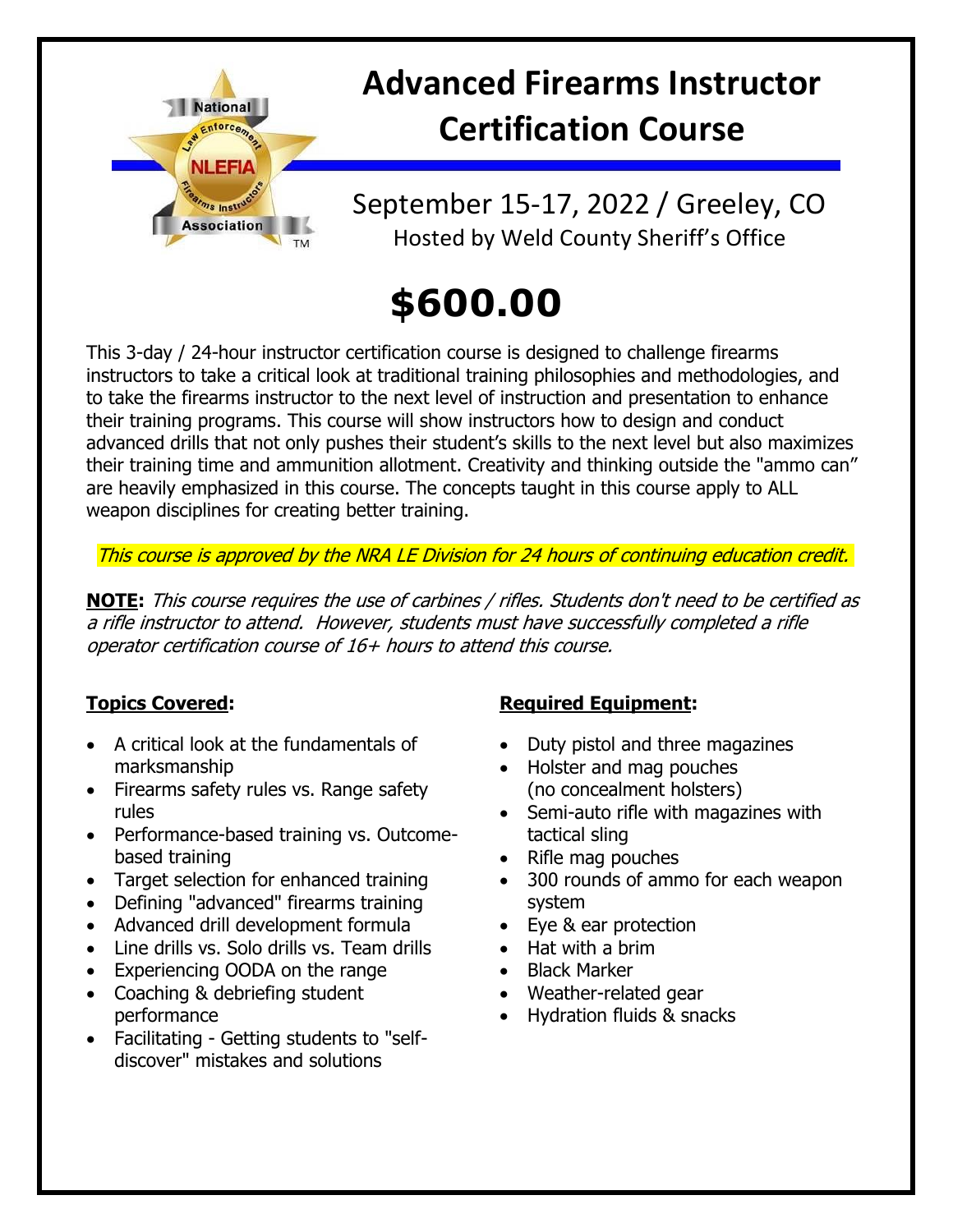#### **Recommended Hotel:**

| DoubleTree by Hilton - Lincoln Park | Homewood Suites by Hilton - Greeley |
|-------------------------------------|-------------------------------------|
| 919 $7th$ Street                    | 2510 46 <sup>th</sup> Ave.          |
| Greeley, CO 80631                   | Greeley, CO 80634                   |
| Phone: 970-350-5407                 | Phone: 970-330-1706                 |
| Website: greeleydoubletree.com      | Website: Hilton.com                 |
| Govt rate - \$96/night              | Govt rate - \$96/night              |
|                                     |                                     |

### **You Must Be A Member To Attend!**

#### **Membership Levels:**

- Law Enforcement \$50 annually
- Military \$40 annually
- Retired LE / Military  $$35$  annually
- Security Industry \$60 annually (restriction apply)
- Private Sector \$60 annually (restrictions apply)
- International \$60 annually (restrictions apply)

### Membership registration and activation can be processed in as little as 24 hours!

(Except on weekends)

To become a member and/or register for this course online:

## **NLEFIA.ORG**

Host: Weld County Sheriff's Office

Point of Contact:

Philip Oberg

970-397-7708 | poberg@weldgov.com